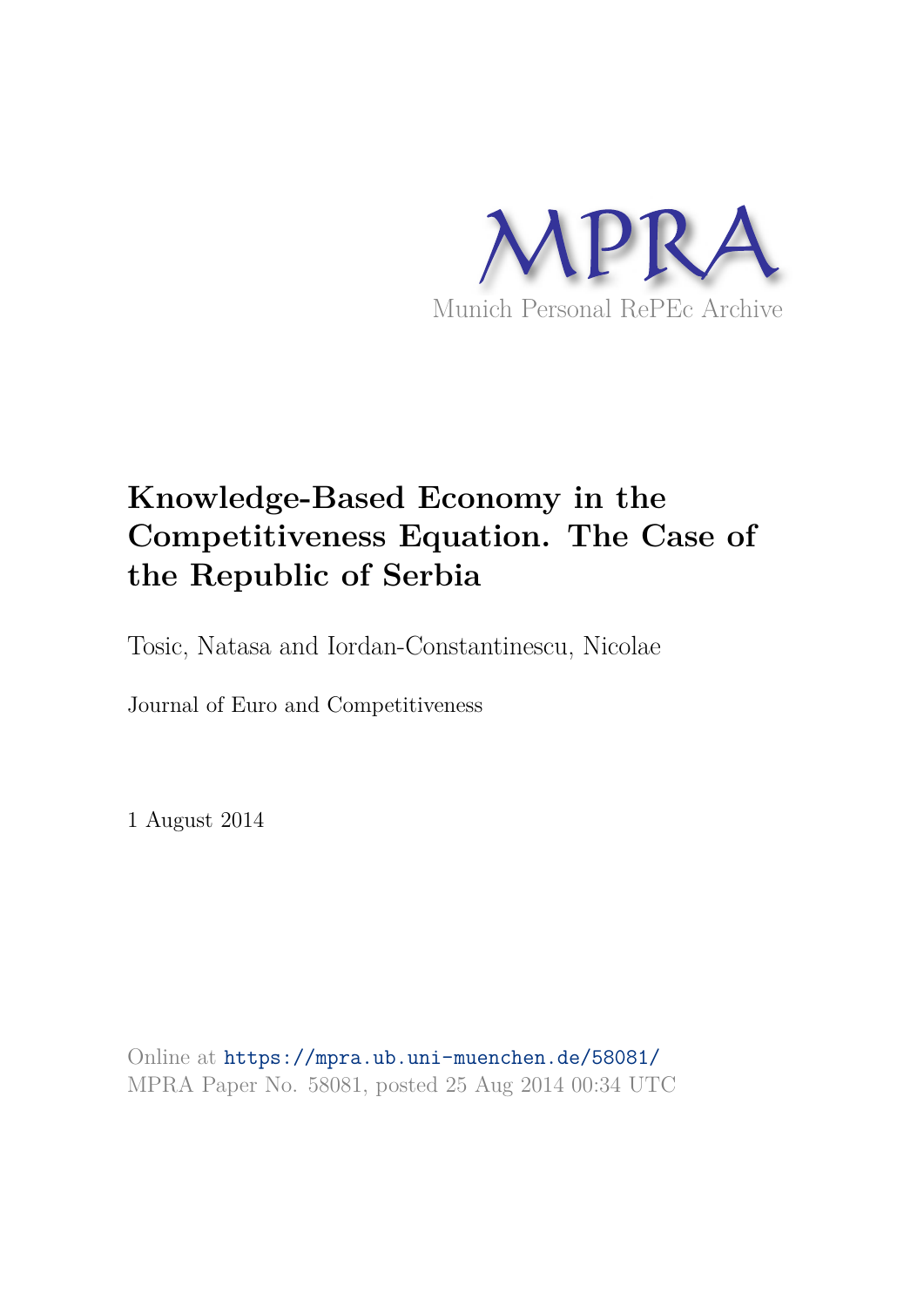# **Knowledge-Based Economy in the Competitiveness Equation. The Case of the Republic of Serbia[1](#page-1-0)**

 **drd. Natașa Tosici\*** 

 **dr. Nicolae Iordan-Constantinescu\*\***

*Abstract: The study presents the new approaches of the knowledge-based economies and competitiveness policy using two major indexes and methodologies developed by two prestigious world institutions, the World Bank and the World Economic Forum, as well as the practical consequences of their implementation at the level of individual economies in a dynamic globalised world. The main conclusion derived from the study is that without firm and steady measures for a comprehensive implementation of the mix of policies included in the two indexes, there are fewer chances of winning a better position of a country in the global concert of people and increasing the nation's wealth and standard of living. A particular attention is given to the case of the Republic of Serbia, candidate country to the European Union, pointing out both the achievements and the need for further action at the national level.*

*Key Words:knowledge-based economy, competitiveness, globalisation, Global Competitiveness Index, Serbia*

*Jel Classification: E42, E61, F36, F43, G15, O47*

#### 1. General Aspects

 $\overline{a}$ 

The knowledge-based economy constitutes a key factor in the competitiveness equation, as competitiveness is a process resultant of a wide set of policies, which include naturally those based on knowledge, whose implementation leads to the increase of labour productivity, growth of national wealth and finally raise of the living standard of the entire population of a given country.

At this moment, there are two major indexes calculated at a world level and taken into consideration primarily by individual states, but also by international organisations, academic and business community: the Knowledge Economy Index (KEI), developed by the World Bank and the Global Competitiveness Index (GCI), established by World Economic Forum.

<span id="page-1-0"></span><sup>\*</sup> Natașa Tosici is a Law PhD Candidate at the University of Kragujevac, Serbia and president of the Romanians' Democratic Movement of Serbia

<sup>\*\*</sup> Nicolae Iordan-Constantinescu is a PhD in Economics, president of Paneuropa Foundation Romania, Associate Professor at Bucharest University for Finance and Banking and Founding Member of IAECD - International Association of Entrepreneurship, Competitiveness and Development

 $<sup>1</sup>$  A preliminary version of this study was presented at the 4th Edition of the International Conference on</sup> Globalisation and Competitiveness in a Knowledged-Based Economy, "Dimitrie Cantemir" Christian University, Bucharest, May 8-10, 2014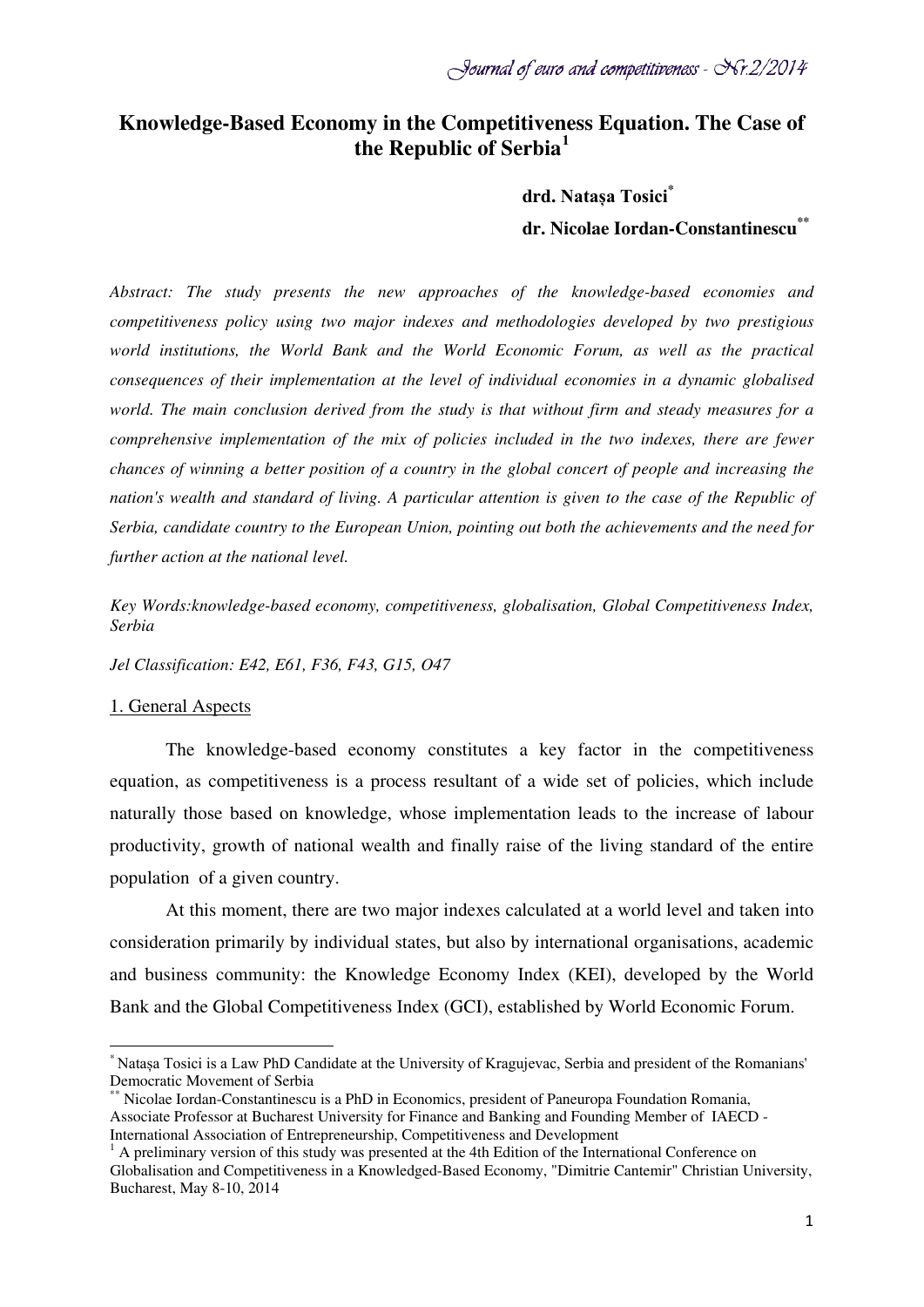The *Knowledge Economy Index* indicates to what extent a national environment favors the use of knowledge as an efficient vector of the economic development, while the *Global Competitiveness Index* indicates the capacity of a national economy to ensure higher performances with lower costs when competing on the world market.

The **Knowledge Economy Index** (KEI) uses 148 structural and qualitative variables to measure the performance of 146 countries, based on four Knowledge Economy pillars: 1. Economic Incentive and Institutional Regime (EIR), 2. Education, 3. Innovation and 4. Information and Communications Technologies (ICT), as can be seen in Figure nr. 1 below. The variables are normalized on a scale from 0 to 10 relative to other countries in the comparison group.

As working with a large set of 148 variables can be unwieldy, a simplified Basic Scorecard has been developed to capture a country's preparedness for the knowledge-based economy and calculate its overall Knowledge (KI) and Knowledge Economy (KEI) Indexes with a 14-variable scorecard.



Figure nr. 1 - Knowledge Indexes (Source: World Bank)

KEI is utilised in the World Bank Knowledge Assessment Methodology (KAM) to help countries identify the challenges and opportunities they face in making the transition to the knowledge-based economy.

KAM uses two indexes, KEI and KI, so it is important to note that Knowledge Index (KI) is the simple average of the normalized country scores on the key variables *in three pillars* – education, innovation and ICT, while Knowledge Economy Index (KEI) measures performance *on all four pillars*.

The EIR comprises incentives that promote the efficient use of existing and new knowledge and the flourishing of entrepreneurship. An efficient innovation system helps tapping into the growing stock of global knowledge, adapt it to local needs, and create new technological solutions. And, certainly, only an educated and appropriately trained population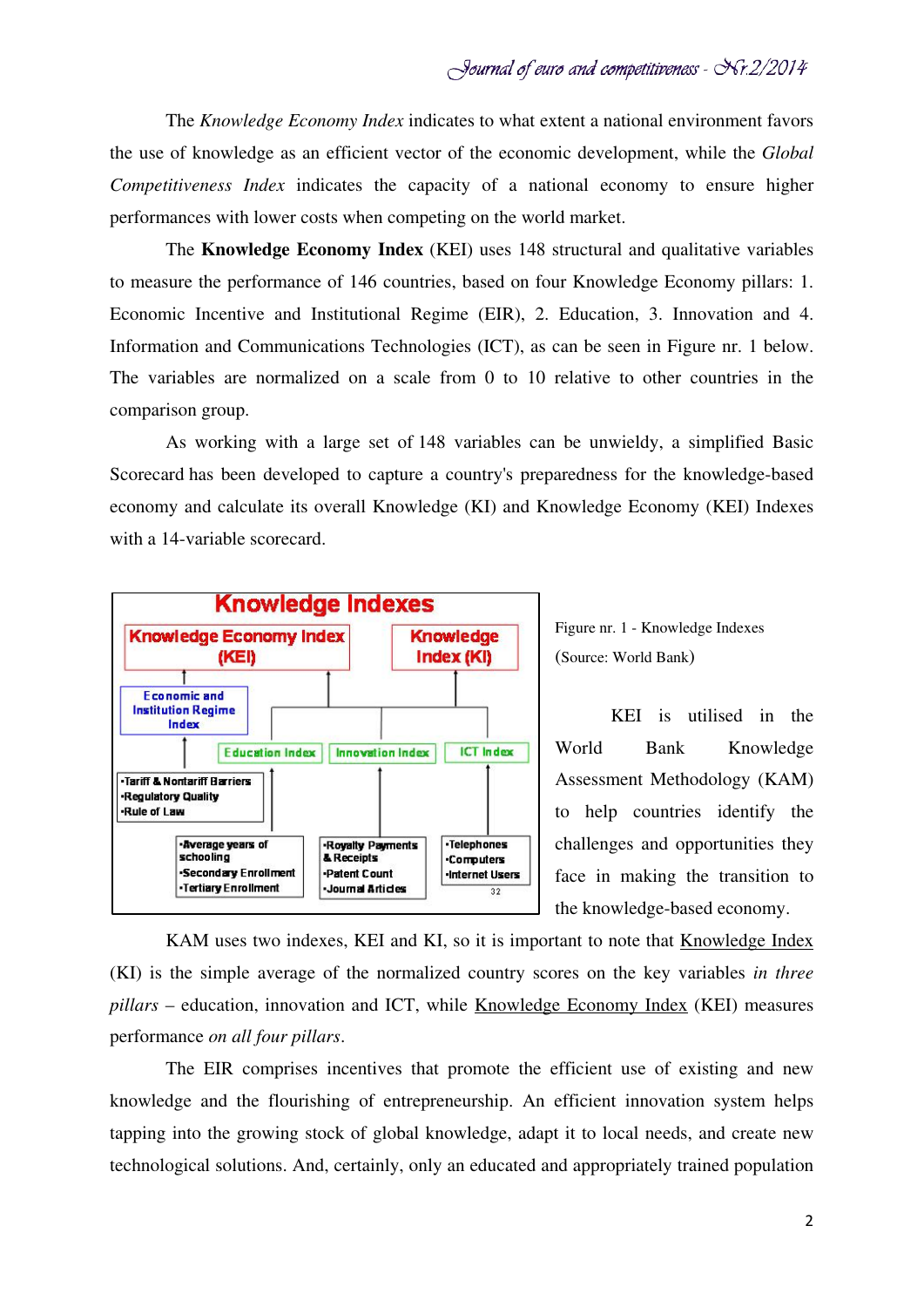is capable of creating, sharing, and using knowledge, especially if a modern and accessible ICT infrastructure serves to facilitate the effective communication, dissemination, and processing of information.

For the purposes of calculating KI and KEI, each pillar is represented by three key variables as follows.

## **The Economic Incentive and Institutional Regime**

- Tariff & Nontariff Barriers measures the degree of economic freedom
- Regulatory Quality measures the incidence of market-unfriendly policies such as price controls or inadequate bank supervision, as well as perceptions of the burdens imposed by excessive regulation in areas such as foreign trade and business development.
- Rule of Law measures the extent to which agents have confidence in and abide by the rules of society

### **Education and Human Resources**

- Average years of schooling
- Secondary Enrollment
- Tertiary Enrollment

### **The Innovation System**

- Royalty and License Fees Payments and Receipts
- Patent Applications Granted by the USPatent and Trademark Office
- Scientific and Technical Journal Articles

### **Information and Communication Technology (ICT)**

- Telephones per 1,000 people
- Computers per 1,000 people
- Internet Users per 10,000 people

**The Global Competitiveness Index (GCI)** was introduced by the World Economic Forum in 2004 and is now one of the most used indexes to measure the competitiveness of a country. It is currently calculated for 148 countries, counting for 99% of the World GDP.

Defining competitiveness as a "set of institutions, policies and factors that determine the level of productivity of a country", GCI scores are calculated by drawing together country-level data covering 12 categories – the so-called "pillars of competitiveness" – that together make up a comprehensive picture of a country's competitiveness.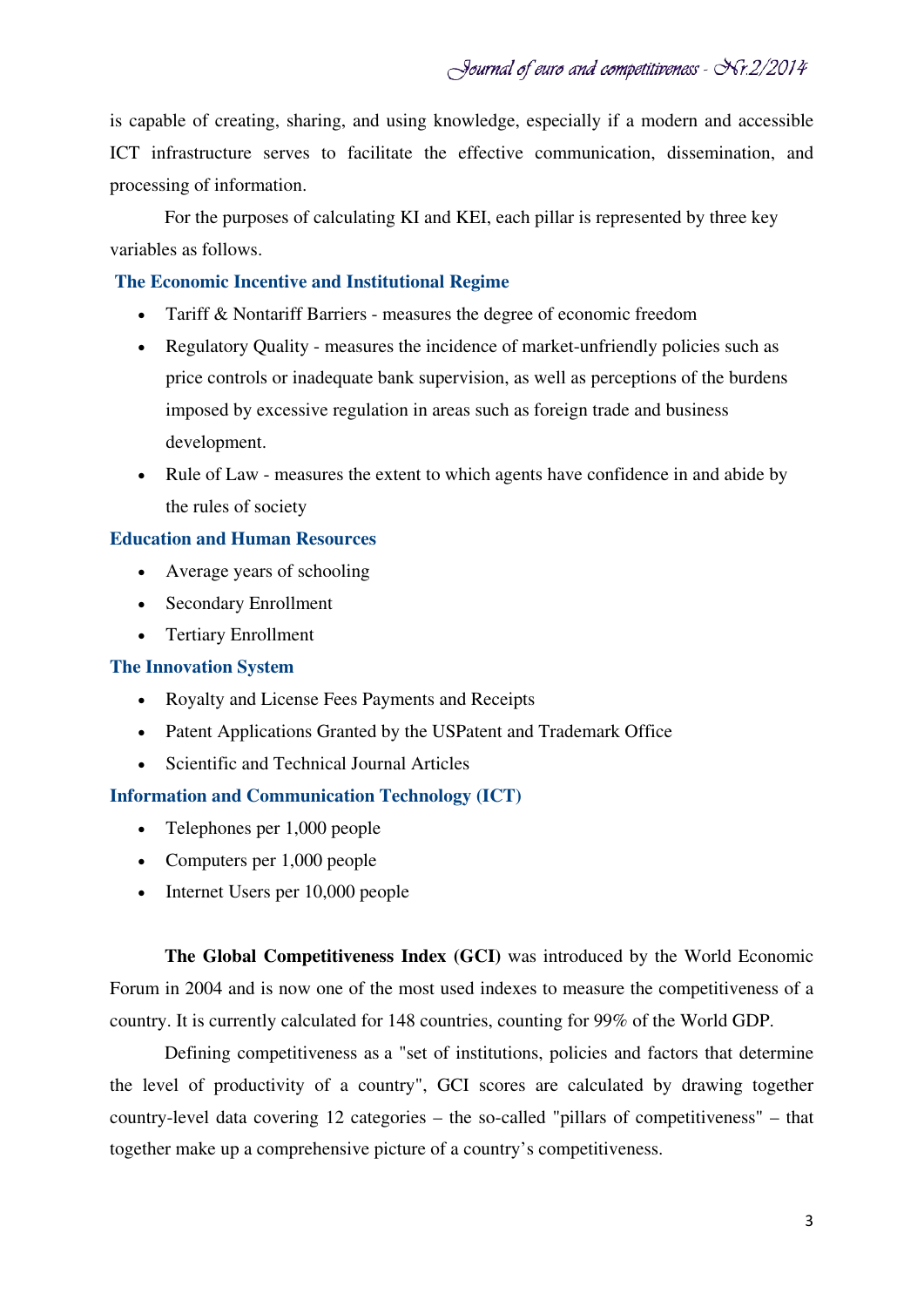The twelve pillars are further divided into 115 indicators, altogether helping to build up a real image of the competitiveness level of the analysed countries.

The CGI structure is presented in Figure nr. 2 below:

Figure nr. 2 - Global Competitiveness Index



Source: Global Competitiveness Report 2013–2014, World Economic Forum, 2013, page 9

The twelve pillars are grouped in three *categories* or *subindexes*: *basic requirements*, *efficiency enhancers* and *innovation and sophistication factors*, each of them defining a stage of development: *factor-driven economies, efficiency-driven economies* and *innovation-driven economies*. The main criterion used to allocate countries into the different stages of development is constituted by the level of GDP per capita. Any countries falling in between two of the three stages are considered to be "in transition". The three categories of development and their respective weights are shown in Table nr.1.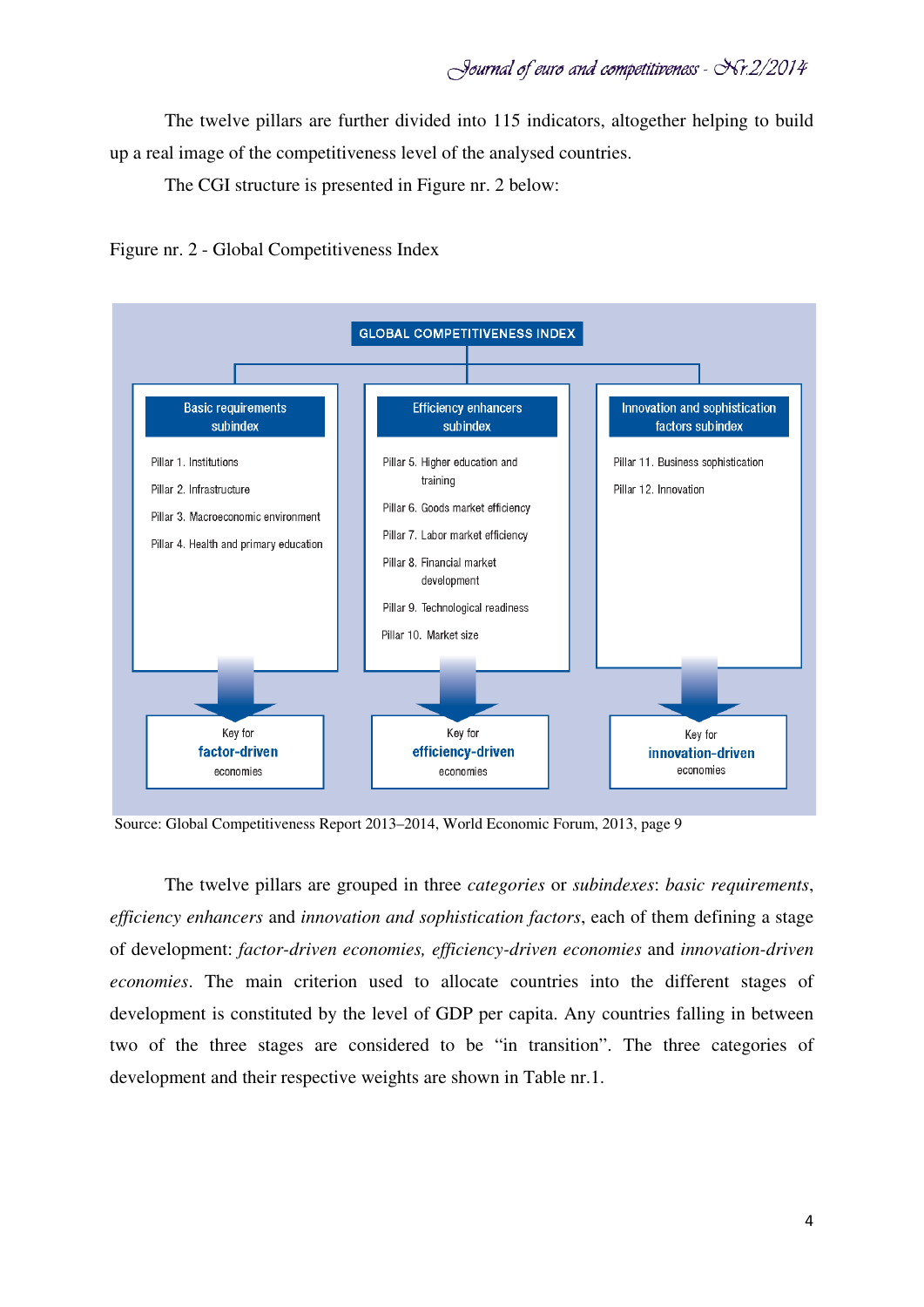|                                                  |                           |                                       | STAGES OF DEVELOPMENT         |                                       |                               |
|--------------------------------------------------|---------------------------|---------------------------------------|-------------------------------|---------------------------------------|-------------------------------|
|                                                  | Stage 1:<br>Factor-driven | Transition from<br>stage 1 to stage 2 | Stage 2:<br>Efficiency-driven | Transition from<br>stage 2 to stage 3 | Stage 3:<br>Innovation-driven |
| GDP per capita (US\$) thresholds*                | <2.000                    | 2.000-2.999                           | $3,000 - 8,999$               | 9.000-17.000                          | >17,000                       |
| Weight for basic requirements subindex           | 60%                       | 40-60%                                | 40%                           | 20-40%                                | 20%                           |
| Weight for efficiency enhancers subindex         | 35%                       | 35-50%                                | 50%                           | 50%                                   | 50%                           |
| Weight for innovation and sophistication factors | 5%                        | $5 - 10%$                             | 10%                           | 10-30%                                | 30%                           |

Source: Global Competitiveness Report 2013–2014, World Economic Forum, 2013, page 10

As a country is moving from the first stage of development to the third one, its economy becomes more sophisticated, its productivity is rising and its competitive capacity strenghtens significantly.

To illustrate how the GCI is functioning, we shall use the example of the German economy that, we consider, provides a good example of how a policy focused on fostering the scientific research and technological development influences its level of competitiveness on a world-wide scale. Germany is on the fourth position in GCI top 2013-2014, with a score of 5.51 points out of 7, and in the third stage of development ("innovation-driven"), that means it is considered "a highly competitive economy". Below we present German performance in terms of GCI data:

Table 2 - Germany in GCI 2013-2014

|                                                     | overall index |       | basic requirements |       | efficiency enhancers |       | innovation and sophistication factors |       |
|-----------------------------------------------------|---------------|-------|--------------------|-------|----------------------|-------|---------------------------------------|-------|
|                                                     | Rank          | Score | Rank               | Score | Rank                 | Score | Rank                                  | Score |
| Germany                                             | 4             | 5.51  |                    | 5.90  |                      | 5.31  |                                       | 5.59  |
| Source: WEF Global Competitiveness Report 2013-2014 |               |       |                    |       |                      |       |                                       |       |

The recent international financial and economic crisis was the litmus test for the German economy, as it revealed its strengths compared with other economies in EU and outside EU. If we look how the German GDP changed in the first years of the crisis (Figure nr. 3), we can see that Germany witnessed, with one notable exception - the first year of the crisis in Europe - , a favorable evolution, explainable by a multitude of factors but where the high level of competitiveness counted primarily.

Figure nr. 3 - Germany GDP Growth Rate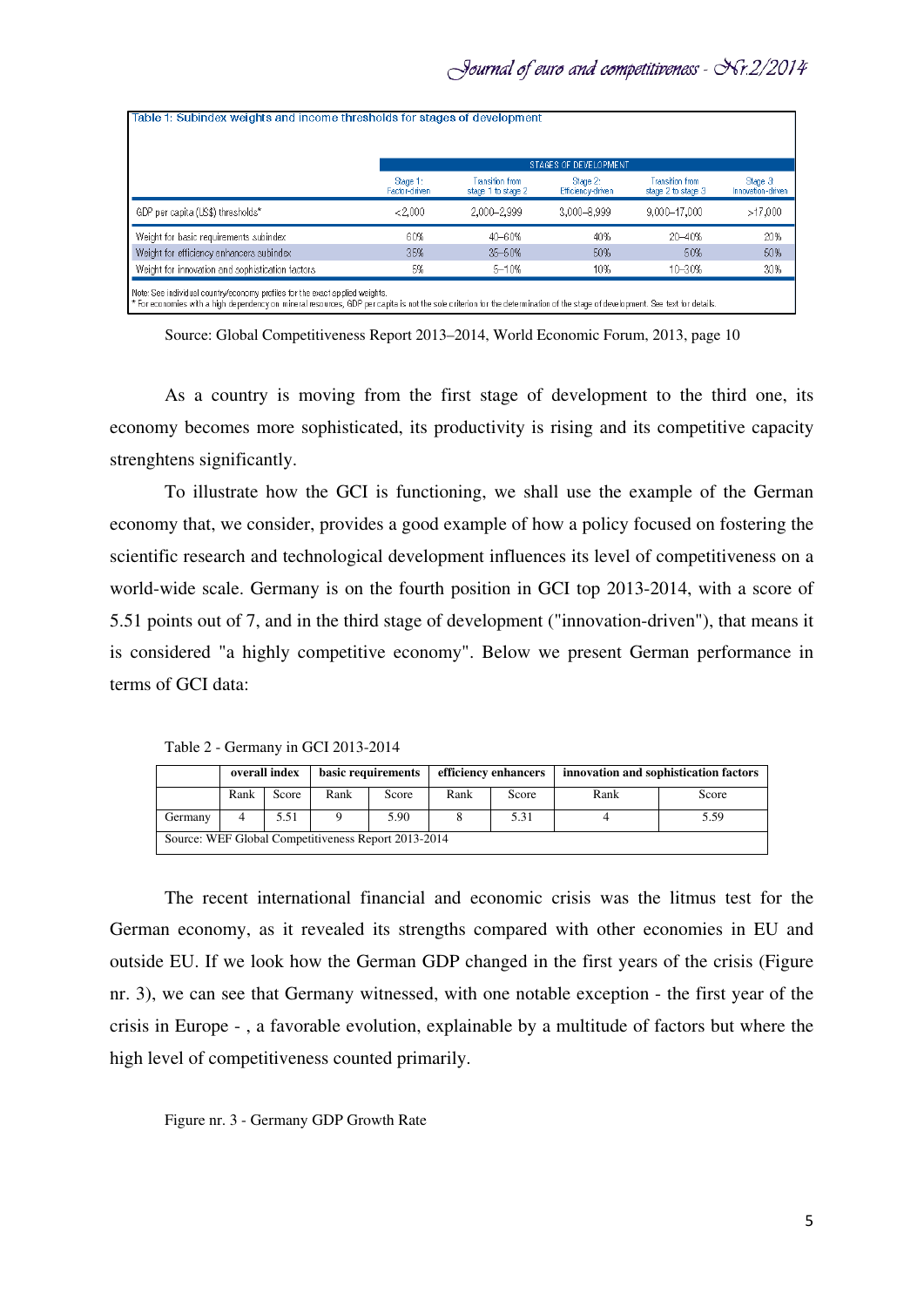

According to the Federal Statistical Office, GDP Annual Growth Rate in Germany averaged 1.30 Percent from 1992 until 2014, reaching an all time high of 5.20 Percent in the first quarter of 2011 and a record low of -6.80 Percent in the second quarter of 2009.

The fact that the German government, together with its social partners, focused primarily on the main factors of increasing country's competitiveness, first of all by strengthening the role of factors pertaining to the third stage of development - "innovation driven", allowed it to fully benefit from EU and eurozone membership to extend its exports of goods and services all over EU, without meeting any custom, monetary or other types of barriers. At the same time, a quiet but strong process of dislocations from the partnercountries took place in the favor of German market as well, so illustrating Heckscler-Ohlin-Samuelson model of factors distribution.

Germany recorded also important financial inputs, having a stronger possibility to assist financially the countries in need, like, among others, Portugal, Spain, Italy or Greece and even strengthen its negotiating position inside EU.

An interesting analysis is made by Michel Didier and Gilles Koleda in the book "Competitiveness France-Germany. The Huge Gap"<sup>[2](#page-6-0)</sup>, which summarises the study they conducted for the French Ministry of Economy, Finance and Industry in order to measure and explain the deepening gap of competitiveness between France and Germany in the first decade after euro introduction (2001-2010). The main conclusion was that the difference between the economic and social policies, the little atention devoted in France to the R&D activities as compared to Germany, determined, inter allias, a serios reduction of the quota of

 $\overline{a}$ 

<span id="page-6-0"></span><sup>&</sup>lt;sup>2</sup> The book was published in French, under the title "Compétitivité France Allemagne. Le grand écart", by Economica Publishing House and Coe-Rexecode 2011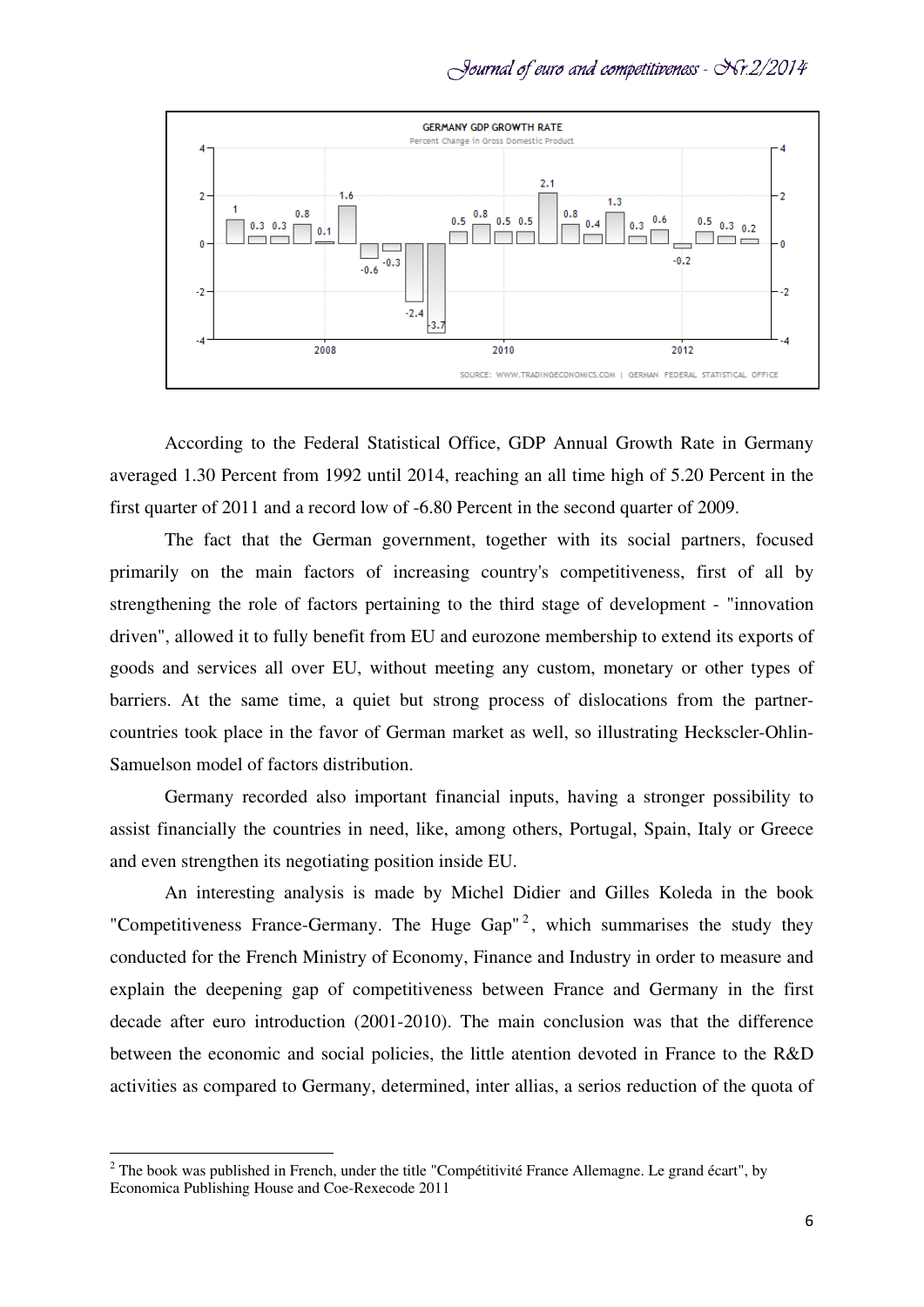French exports in the overall German export, from 55% to 40%, which meant about 10% of the French GDP (200 billion euro).

Worth mentioning in this context that the situation is similar at the level of the European Union as a whole, where the Lisbon Strategy had to change its ambitious objectives at mid-term review and the new strategy, Europe 2020, with less ambitious objectives, does not seem now to be successfully implemented. We think that the EU member-states are not yet prepared to make a better mix a policies and attain also a better coordination of such policies within EU.

#### 2. The Case of the Republic of Serbia

With a population of 7.[3](#page-7-0) million inhabitants and a GDP of 37.4 billion  $USD^3$  (that means 0.10 of the World GDP and 4,943 USD/inhabitant), Serbia occupies the position 49 from 146 countries included in the *World Bank Knowledge Economy Index*, scoring 6.02 points (Romania is situated on place 44 with 6.82 points) and the position 101 from 148 countries included in the *Global Competitiveness Index* calculated by World Economic Forum, with 3.77 points from 7 (Romania is on 76 position with 4.13 points).

| <b>Rank</b> | <b>Country</b>     | <b>KEI</b> | KI   | <b>Economic and Institution Regime</b> | <b>Innovation</b> | <b>Innovation</b> | <b>ICT</b> |
|-------------|--------------------|------------|------|----------------------------------------|-------------------|-------------------|------------|
|             | Sweden             | 9.43       | 9.38 | 9.58                                   | 9.74              | 8.92              | 9.49       |
| 28          | Slovenia           | 8.01       | 7.91 | 8.31                                   | 8.50              | 7.42              | 7.80       |
| 39          | Croatia            | 7.29       | 7.27 | 7.35                                   | 7.66              | 6.15              | 8.00       |
| 44          | Romania            | 6.82       | 6.63 | 7.39                                   | 6.14              | 7.55              | 6.19       |
| 49          | Serbia             | 6.02       | 6.61 | 4.23                                   | 6.47              | 5.98              | 7.39       |
| 57          | Macedonia, FYR     | 5.65       | 5.63 | 5.73                                   | 4.99              | 5.15              | 6.74       |
| 70          | Bosnia-Herzegovina | 5.12       | 4.97 | 5.55                                   | 4.38              | 5.77              | 4.77       |
| 82          | Albania            | 4.53       | 4.48 | 4.69                                   | 3.37              | 4.81              | 5.26       |

Table nr.3 - Comparative KEI data for Balkan countries, Sweden and Romania (2012)

Source: World Bank, KAM

 $\overline{a}$ 

Analysis of the data from Table nr. 3 indicates that Serbia succeeded to pass, slightly, in terms of performances, to the second part of the scoreboard for both KEI and KI, witnessing a substantial progress throughout the last decade. But it remains in a median position as compared to the other Western Balkan countries, the performances in Economic and Institution Regime are still under the average figure, it has best achievement in ICT, but in the field of education it marked a move back of 1.33% compared to the reference year (2000). That means, Serbia must further dedicate substantial efforts to increase the

<span id="page-7-0"></span><sup>3</sup> The Global Competitiveness Report 2013–2014, World Economic Forum, 2013, page 334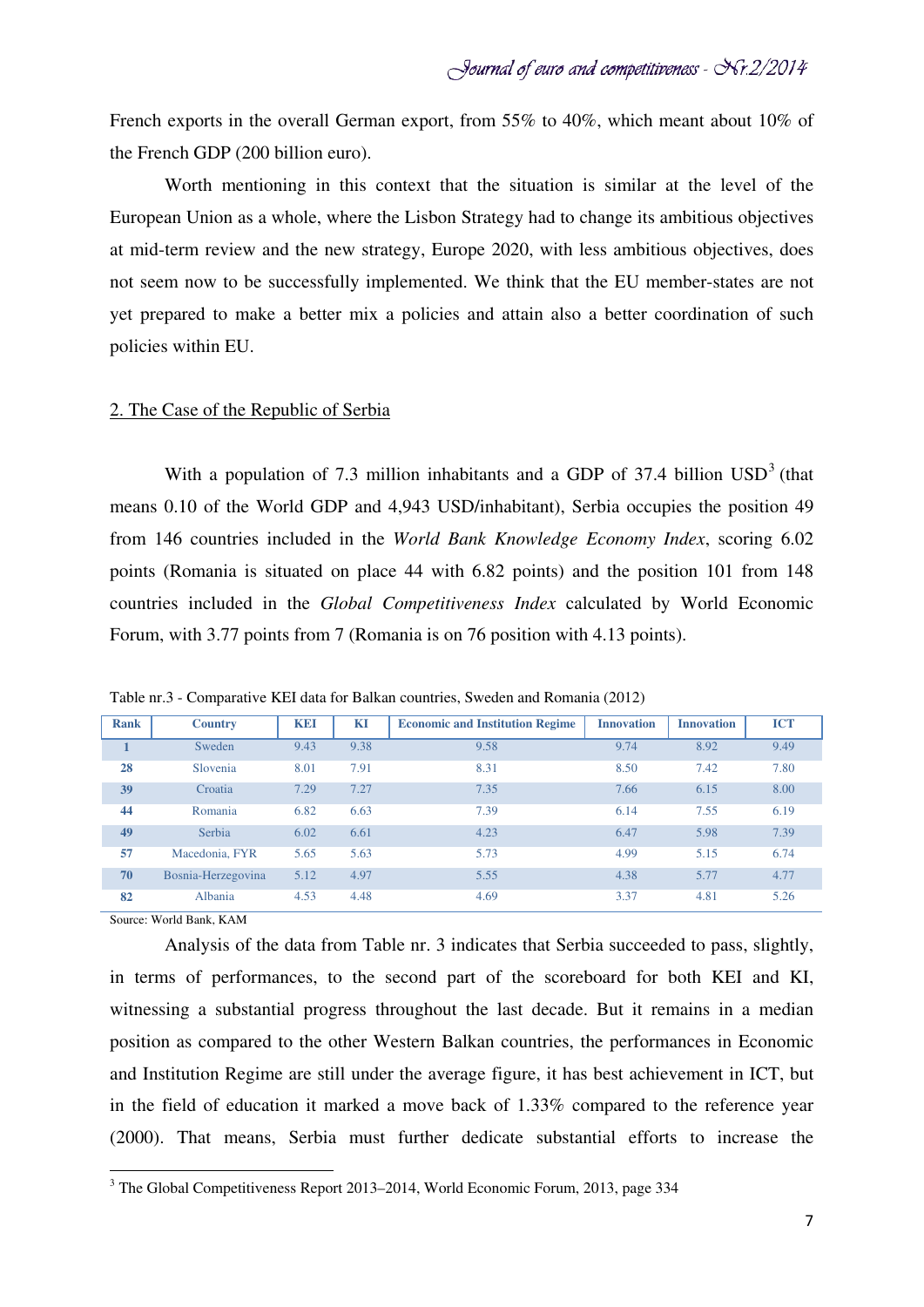performance in the education field, strengthen the conomic freedom, improve the regulatory framework and abide more determined to the rules of the society.

In the Table nr. 4 below, we present, for the same countries, the KEI changes (in  $\%$ ) in 2012 as against 2000, noting the high rate of growth recorded by Serbia within this interval of time.

| <b>Rank 2012</b> | Country              | <b>KEI</b> | Change in KEI |          |
|------------------|----------------------|------------|---------------|----------|
|                  |                      | 2000       | 2012          | $(\%)$   |
| 1                | Sweden               | 9.65       | 9.43          | $-9$     |
| 28               | Slovenia             | 7.90       | 8.01          | $+1.39$  |
| 39               | Croatia              | 6.59       | 7.29          | $+10.62$ |
| 44               | Romania              | 5.66       | 6.82          | $+20.49$ |
| 49               | Serbia               | 4.80       | 6.02          | $+25.42$ |
| 57               | Macedonia, FYR       | 4.76       | 5.65          | $+18.70$ |
| 70               | Bosnia & Herzegovina | 4.37       | 5.12          | $+17.16$ |
| 82               | Albania              | 3.52       | 4.53          | $+28.69$ |

Table nr. 4 - KEI changes 20012/2000 (%)

Source: World Bank KEI

As to the Global Competitiveness Index, alike Romania and other 29 countries, Republic of Serbia is an "efficiency-driven economy", acording to the classification made by World Economic Forum.

The following table presents the situation of Serbia and Romania's individual performances as regards the three stages of development considered in the GCI construction:

Table nr. 5 - Romania and Serbia in GCI Top 2013-2014

|                                                     | overall index |       | basic requirements |       | efficiency enhancers |       | innovation and sophistication factors |       |
|-----------------------------------------------------|---------------|-------|--------------------|-------|----------------------|-------|---------------------------------------|-------|
|                                                     | Rank          | Score | Rank               | Score | Rank                 | Score | Rank                                  | Score |
| Serbia                                              | 101           | 3.77  | 106                | 3.96  | 92                   | 3.78  | 125                                   | 3.01  |
| Romania                                             | 76            | 4.13  | 87                 | 4.32  | 63                   | 4.13  | 103                                   | 3.32  |
| Source: WEF Global Competitiveness Report 2013-2014 |               |       |                    |       |                      |       |                                       |       |

In the figure below, there is a suggestive presentation of how Serbia implements the twelve pillars of the WEF Global Competitiveness Index, compared with the overall performances of the countries belonging the the "efficiency-driven stage". It is obvious that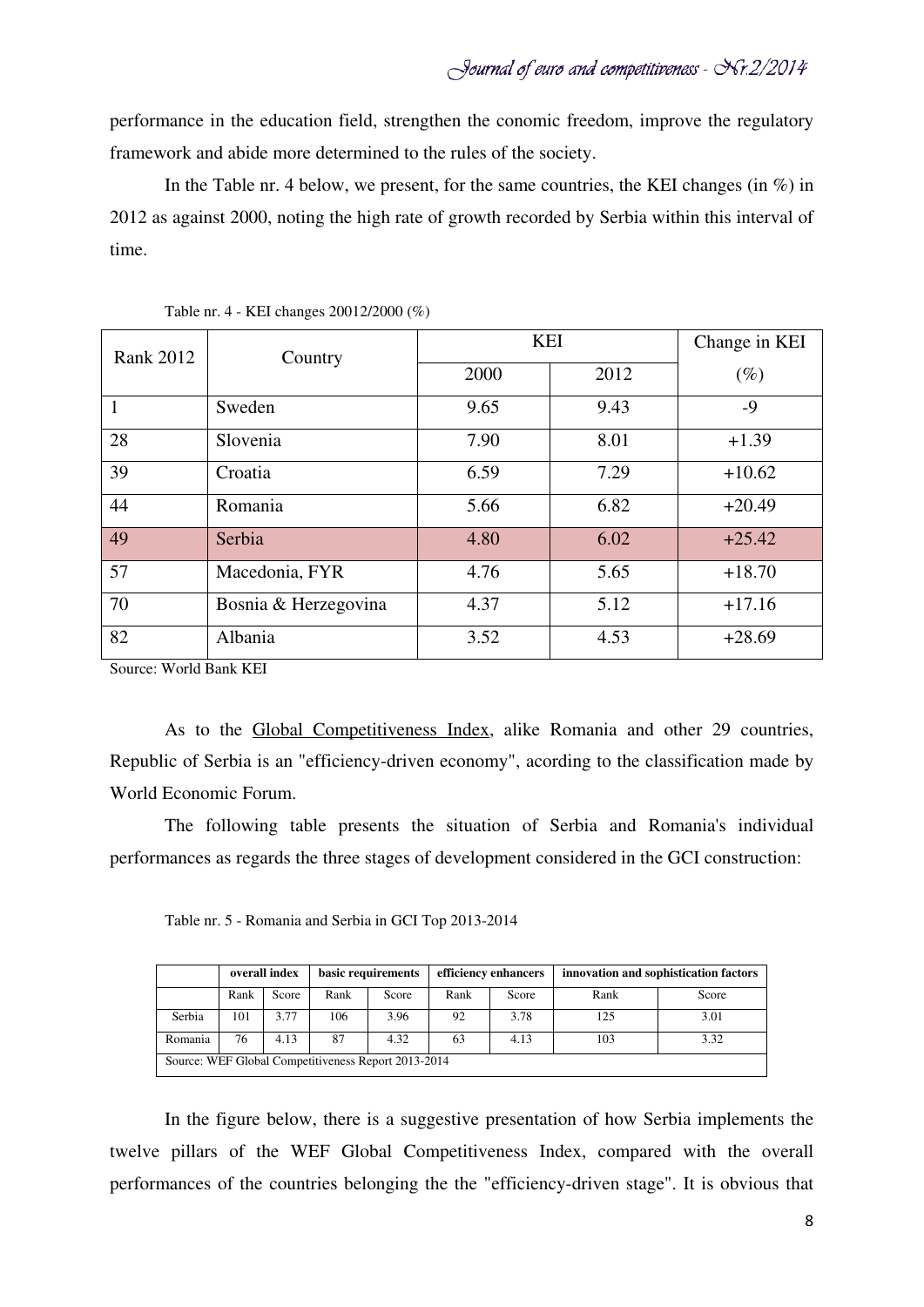Serbian economy's performance is, with a few exception, underneath the overall performance of the "efficiency-driven economies", with a slight better performance for "technological readiness" and "health and primary education". To some extent, we see that the assessment made in the GCI analysis confirms the corresponding results provided by the World Bank Knowledge Economy Index presented above.





Source: The Global Competitiveness Report 2013–2014, World Economic Forum, 2013

Unfortunately, according to the available data, Republic of Serbia did not attain a proper level and orientation of its investment policy in towards R&D domains, which constitute an essential prerequisite for the implementation of a knowledge-based economy. After the official available data, the public funds allotted to R&D activities stagnated at 0.3% of GDP, most of the funds being used to pay researchers wages, while the projects devoted to basic scientific research received maximum 6 million Euro per project and those money concerned only the aplicative research, to which there were given a maximum 4 million Euro amount per project.

In the following period of time, the Serbian government intends to invest more in science and technology development as the only one possibility to create a sustainable